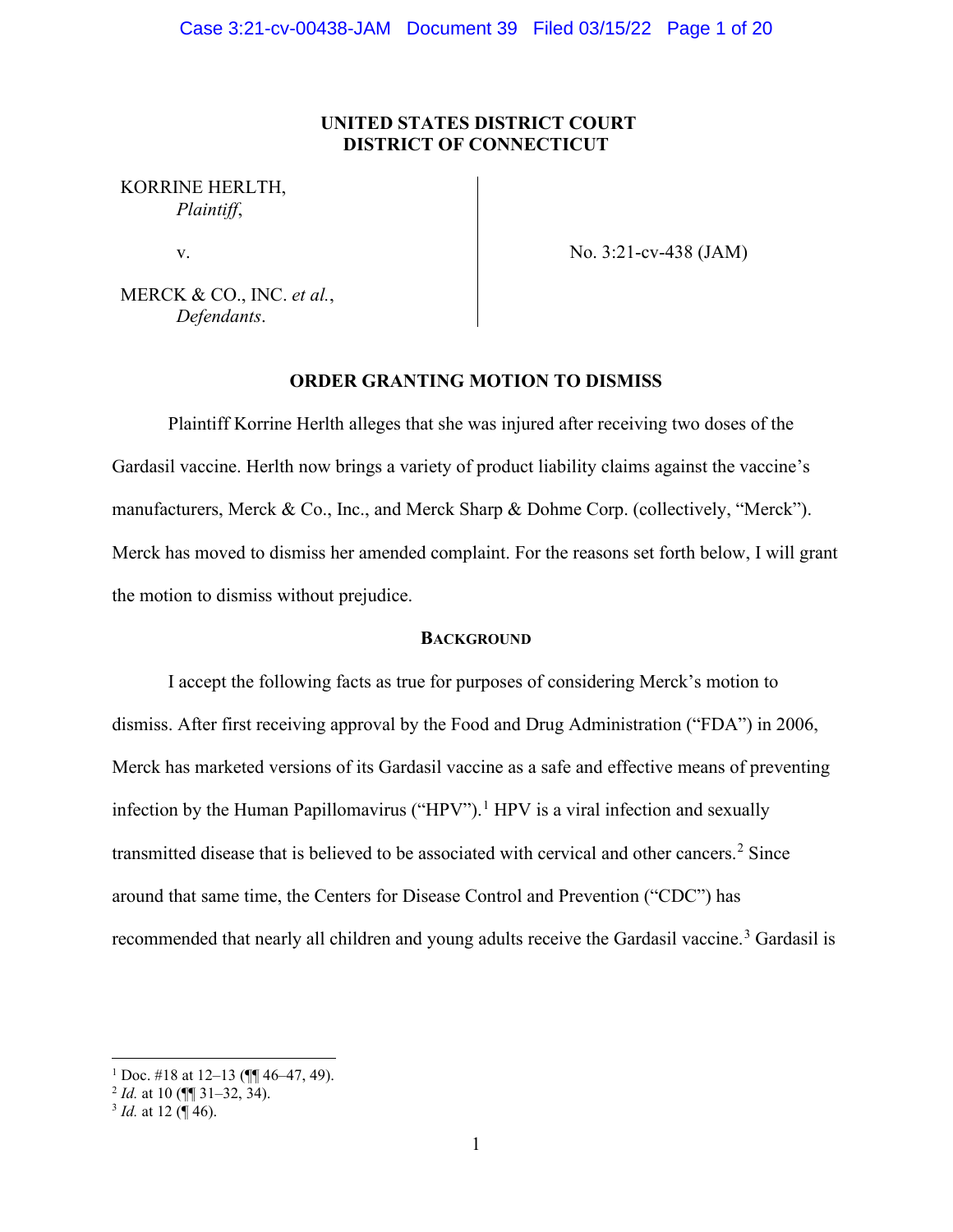#### Case 3:21-cv-00438-JAM Document 39 Filed 03/15/22 Page 2 of 20

currently approved for men and women between the ages of 9 and 45 years old, although Merck markets the vaccine primarily to pre-teen children and their parents.<sup>4</sup>

Herlth was 15 years old when her pediatrician, Dr. Allison Whitaker, recommended that she receive the Gardasil vaccine.<sup>5</sup> With the consent of Herlth's mother, Dr. Whitaker administered Herlth's first dose of Gardasil on October 2, 2013, during a routine visit to the pediatrician's office. 6

Before the doctor's visit, Herlth's mother had seen television ads and other marketing regarding the safety and efficacy of the Gardasil vaccine.<sup>7</sup> Herlth alleges that her mother relied upon those marketing materials in choosing to have her vaccinated with Gardasil.<sup>8</sup>

Before receiving the vaccine, Herlth was in overall good health.<sup>9</sup> She was a vocational agriculture student and excelled in her studies.<sup>10</sup> She traveled with the school choir for performances, and she enjoyed being outdoors and taking care of farm animals.<sup>11</sup>

But after receiving her second dose of Gardasil in December 2013, Herlth began experiencing dizziness, shakiness, headaches, and nausea. She also experienced faintness, an elevated heartrate, and unsteadiness upon standing.<sup>12</sup> Based on her daughter's developing symptoms, Herlth's mother withdrew her consent, and Herlth did not receive her third dose of Gardasil.<sup>13</sup>

<sup>4</sup> *Id.* at 13 (¶ 49).

 $\frac{5}{6}$  *Id.* at 51 ( $\frac{1}{10}$  348, 350).

<sup>7</sup> *Id.* at 51–52, 71–72, 74–75 (¶¶ 349–50, 429, 442, 446, 449).

<sup>8</sup> *Id.* at 17, 51, 76, 78 (¶¶ 83, 349, 453–54, 457).

 $^{9}$  *Id.* at 52 (¶ 351).

<sup>10</sup> *Ibid.*

<sup>11</sup> *Ibid.*

<sup>12</sup> *Ibid.* (¶ 352).

<sup>13</sup> *Ibid.* (¶ 353).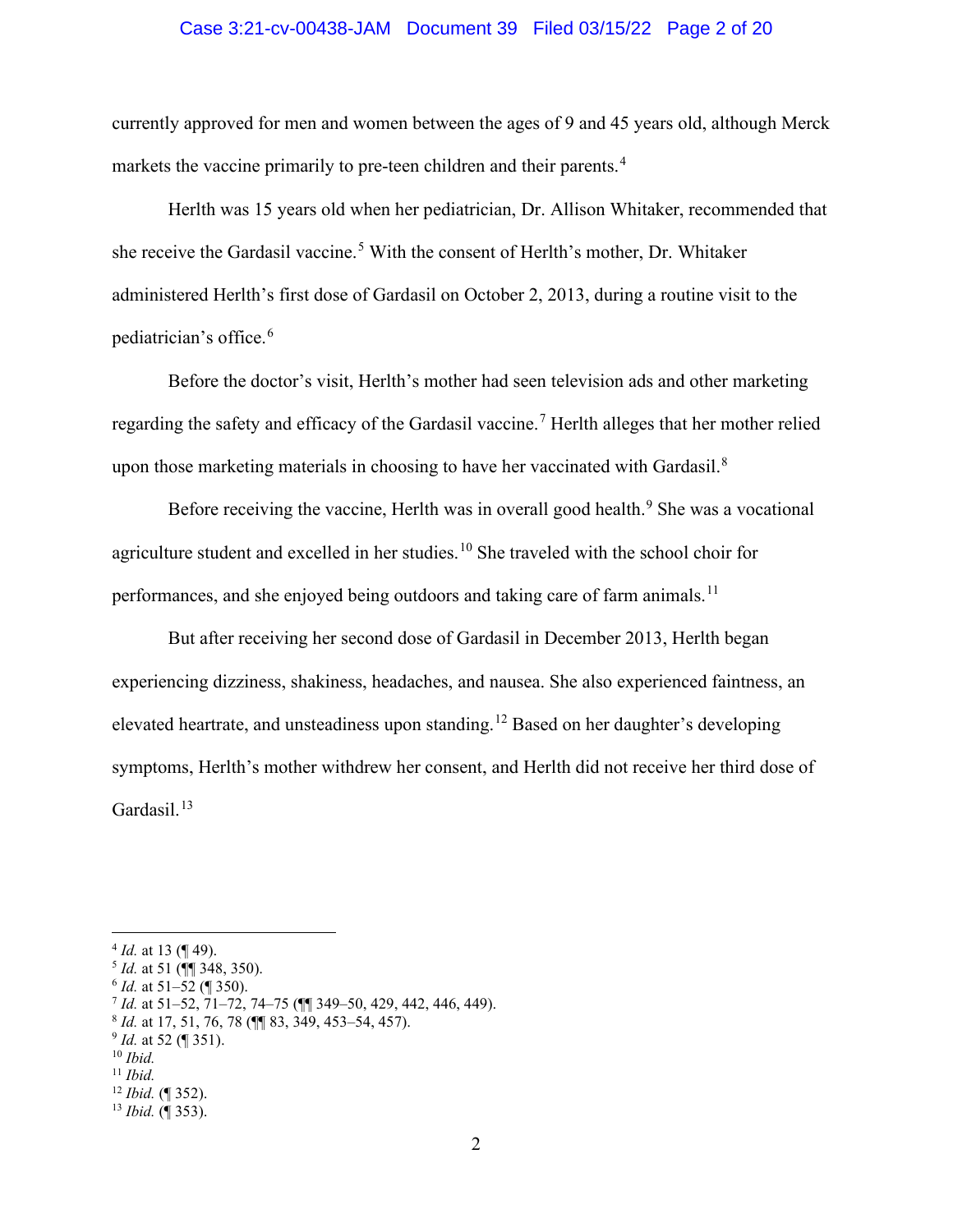# Case 3:21-cv-00438-JAM Document 39 Filed 03/15/22 Page 3 of 20

Over the following months, Herlth's health worsened. She was seen by multiple physicians for a variety of severe symptoms, including: daily seizures; vision, hearing, and balance problems; fatigue; anxiety and panic attacks; convulsions; sleep problems; depression; cognitive difficulties; numbness and tingling in her lower extremities; involuntary movements and tics; weakened connective tissue and chronic joint pain; and vaginismus and endometriosis.<sup>14</sup> Due to her health, Herlth opted out of normal teenage activities. She pulled back from participation in school and choir, and eventually, she was forced to finish high school from home and put off attending college altogether.<sup>15</sup>

Based upon her post-Gardasil symptoms and the results of several tests, Herlth has been diagnosed with a variety of severe medical conditions, including Postural Orthostatic Tachycardia Syndrome ("POTS") and chronic fatigue syndrome ("CFS").<sup>16</sup> POTS is a condition that affects the autonomic nervous system, which is responsible for automatically regulating vital bodily functions. POTS affects the body's ability to adjust the heartrate and compensate for blood flow, especially when the individual moves from a lying to standing position.<sup>17</sup> Individuals with POTS frequently experience dizziness, lightheadedness, vertigo, chronic headaches, vision issues due to the loss of blood flow to the brain, light and sound sensitivity, loss of consciousness, shortness of breath, chest pain, gastrointestinal issues, body pains, insomnia, and confusion and/or difficulty sleeping.<sup>18</sup> Researchers have allegedly linked POTS, CFS, and a variety of other autoimmune diseases to the Gardasil vaccine.<sup>19</sup>

<sup>16</sup> *Id.* at 53 (¶ 357).

<sup>18</sup> *Ibid*.

<sup>14</sup> *Ibid.* (¶ 354).

<sup>15</sup> *Ibid.* (¶ 355).

<sup>17</sup> *Id.* at 40 (¶ 274).

<sup>19</sup> *Id.* at 38, 40, 53 (¶¶ 262–64, 276, 357).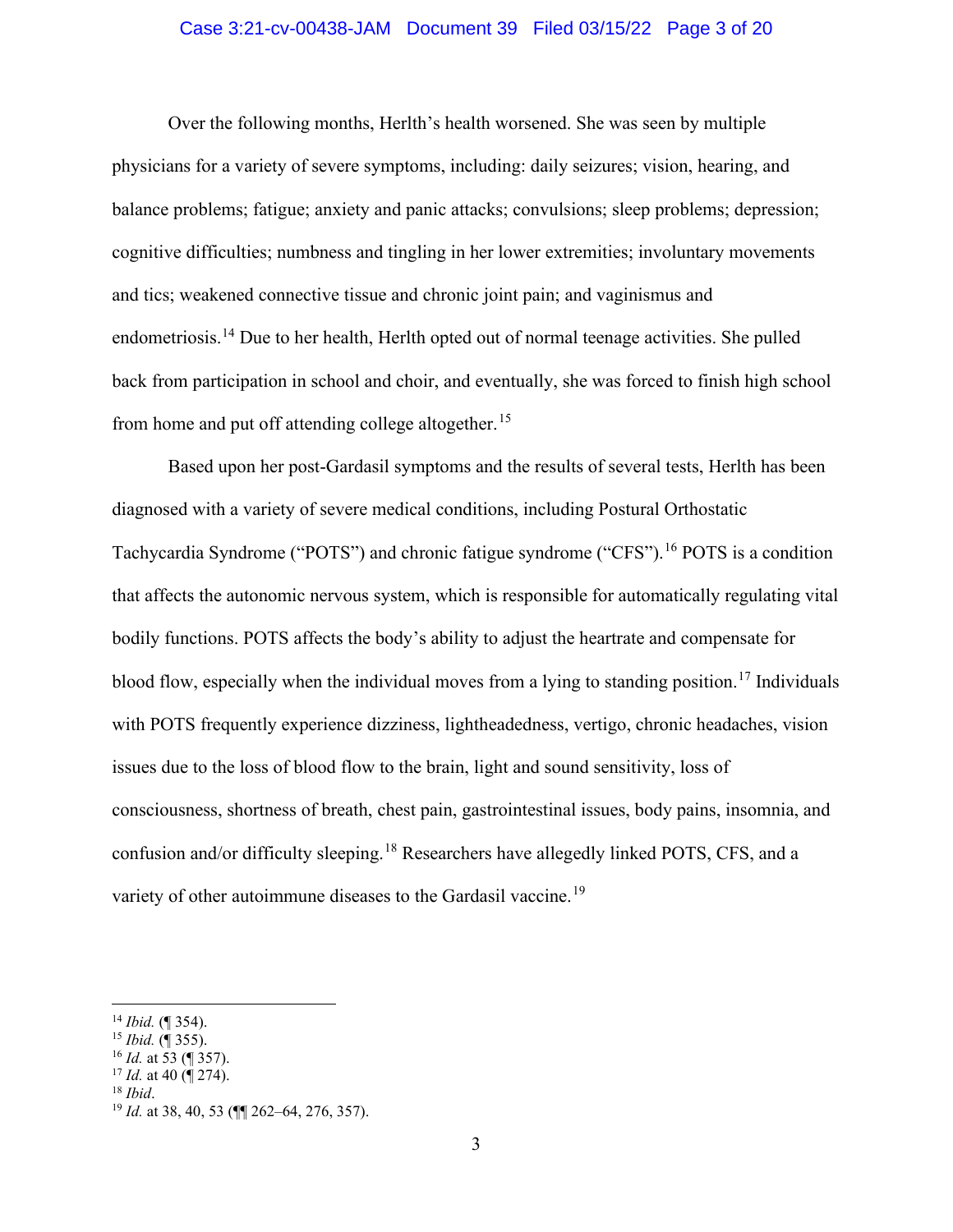#### Case 3:21-cv-00438-JAM Document 39 Filed 03/15/22 Page 4 of 20

On January 13, 2016, Herlth filed a petition for compensation in the Office of the Special Masters of the U.S. Court of Federal Claims (sometimes called "Vaccine Court").<sup>20</sup> Under the National Childhood Vaccine Injury Act ("Vaccine Act"), 42 U.S.C. § 300aa-10 *et seq.*, an individual seeking compensation for an alleged vaccine-related injury must begin by filing a petition in Vaccine Court. *Id.* at § 300aa-11. If the injured party receives an unfavorable outcome, only then may she file a civil action against the vaccine manufacturer. *Id.* at § 300aa-21. On July 2, 2020, the Vaccine Court dismissed Herlth's claim for "insufficient proof." *Herlth v. Sec'y of Health & Hum. Servs.*, 2020 WL 4280698, at \*2 (Fed. Cl. 2020).

On March 30, 2021, Herlth filed this federal lawsuit. Count One of her amended complaint alleges violations of the Connecticut Product Liability Act ("CPLA"), Conn. Gen. Stat. § 52-572m *et seq*. Gathered under her CPLA claim are a variety subclaims, including for failure to warn, manufacturing defect, and negligence.<sup>21</sup> Count Two is a claim for common law fraud. Merck now moves to dismiss the amended complaint for failure to state a claim under Rule  $12(b)(6)$  of the Federal Rules of Civil Procedure.<sup>22</sup>

#### **DISCUSSION**

The standard that governs a motion to dismiss under Rule 12(b)(6) is well established. A complaint may not survive unless it alleges facts that, taken as true, give rise to plausible grounds to sustain a plaintiff's claims for relief. *See Ashcroft v. Iqbal*, 556 U.S. 662, 678 (2009); *Kim v. Kimm*, 884 F.3d 98, 103 (2d Cir. 2018). As the Supreme Court has explained, this "plausibility" requirement is "not akin to a probability requirement," but it "asks for more than a sheer possibility that a defendant has acted unlawfully." *Iqbal*, 556 U.S. at 678. In other words, a valid

<sup>20</sup> *Id.* at 55 (¶ 361); *see also Herlth v. Sec'y of Health & Hum. Servs.*, 2020 WL 4280698 (Fed Cl. 2020).

<sup>&</sup>lt;sup>21</sup> In her opposition to Merck's motion to dismiss, Herlth agreed to dismiss her CPLA subclaim for breach of express warranty. *See* Doc. #24 at 24 n.5.

 $22$  Doc. #20.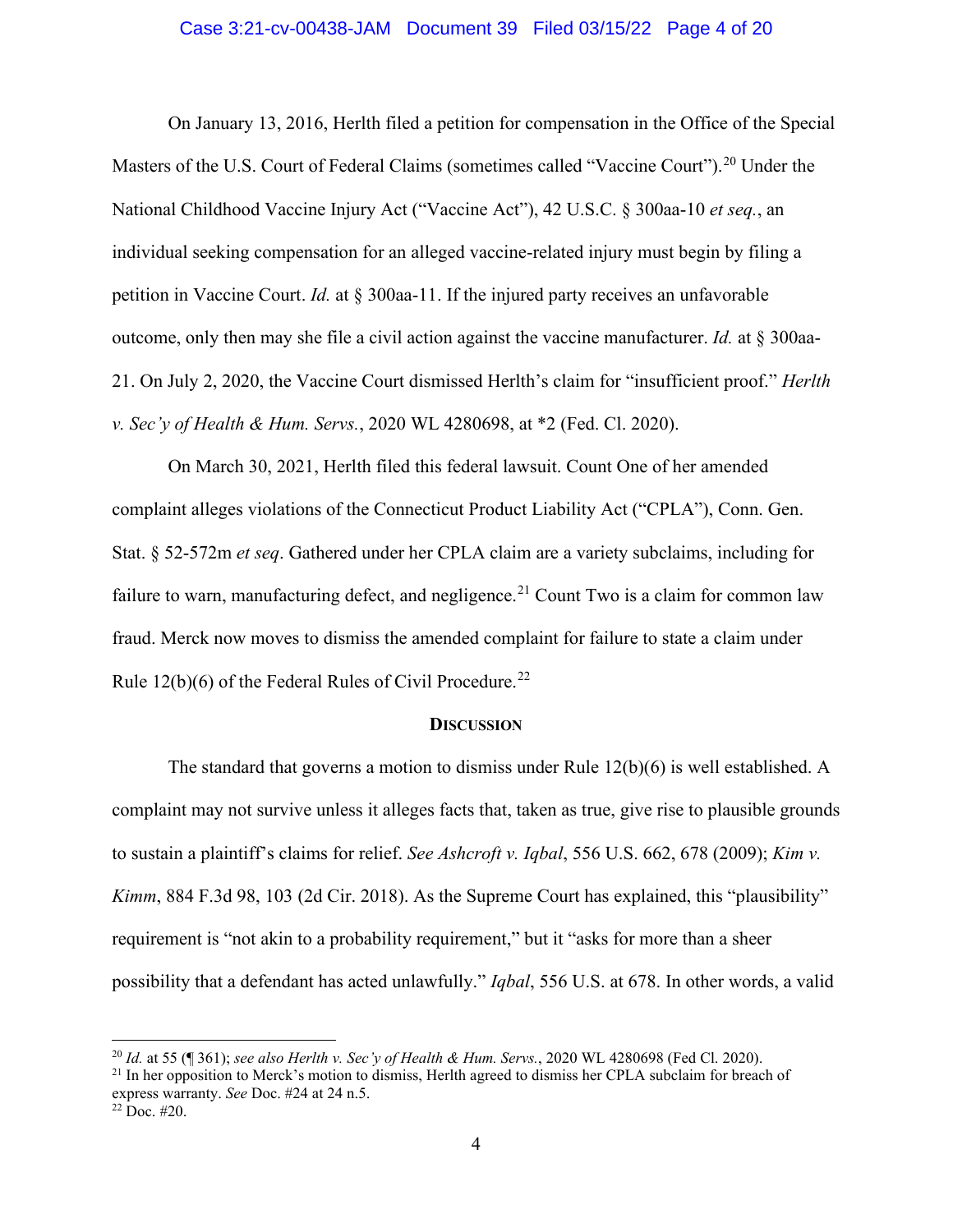#### Case 3:21-cv-00438-JAM Document 39 Filed 03/15/22 Page 5 of 20

claim for relief must cross "the line between possibility and plausibility." *Bell Atlantic Corp. v. Twombly*, 550 U.S. 544, 557 (2007). A court must "accept as true all factual allegations and draw from them all reasonable inferences; but [it is] not required to credit conclusory allegations or legal conclusions couched as factual allegations." *Hernandez v. United States*, 939 F.3d 191, 198  $(2d$  Cir. 2019).<sup>23</sup>

# *Count One – Connecticut Product Liability Act (CPLA)*

Count One of the amended complaint alleges three subclaims for liability under the CPLA: (1) failure to warn, (2) manufacturing defect, and (3) negligence. I will address each subclaim in turn.

#### *Failure to warn*

Merck argues that Herlth's failure-to-warn claim as presently pleaded in the amended complaint is preempted by the Food, Drug, and Cosmetics Act ("FDCA"), 21 U.S.C. § 301 *et seq*. I agree.

Under Connecticut law, manufacturers of products have a duty to ensure that their products are accompanied by adequate warnings or instructions. *See* Conn. Gen. Stat. § 52- 572q(a); *LaMontagne v. E.I. DuPont De Nemours & Co., Inc.*, 41 F.3d 846, 859 (2d Cir. 1994). At the same time, the FDCA strictly regulates the labeling of all pharmaceuticals. *See* 21 U.S.C. § 301 *et seq.*; *Wyeth v. Levine*, 555 U.S. 555, 566–68 (2009). Before the FDA will approve the marketing of a new vaccine or other drug, the manufacturer must submit and the FDA must approve the exact text of the proposed label. *See* 21 U.S.C. § 355(b)(1)(A)(vi); *Wyeth*, 555 U.S. at 568; *Gibbons v. Bristol-Myers Squibb Co.*, 919 F.3d 699, 707 (2d Cir. 2019).

<sup>&</sup>lt;sup>23</sup> Unless otherwise indicated, this opinion omits internal quotation marks, alterations, citations, and footnotes in text quoted from court decisions.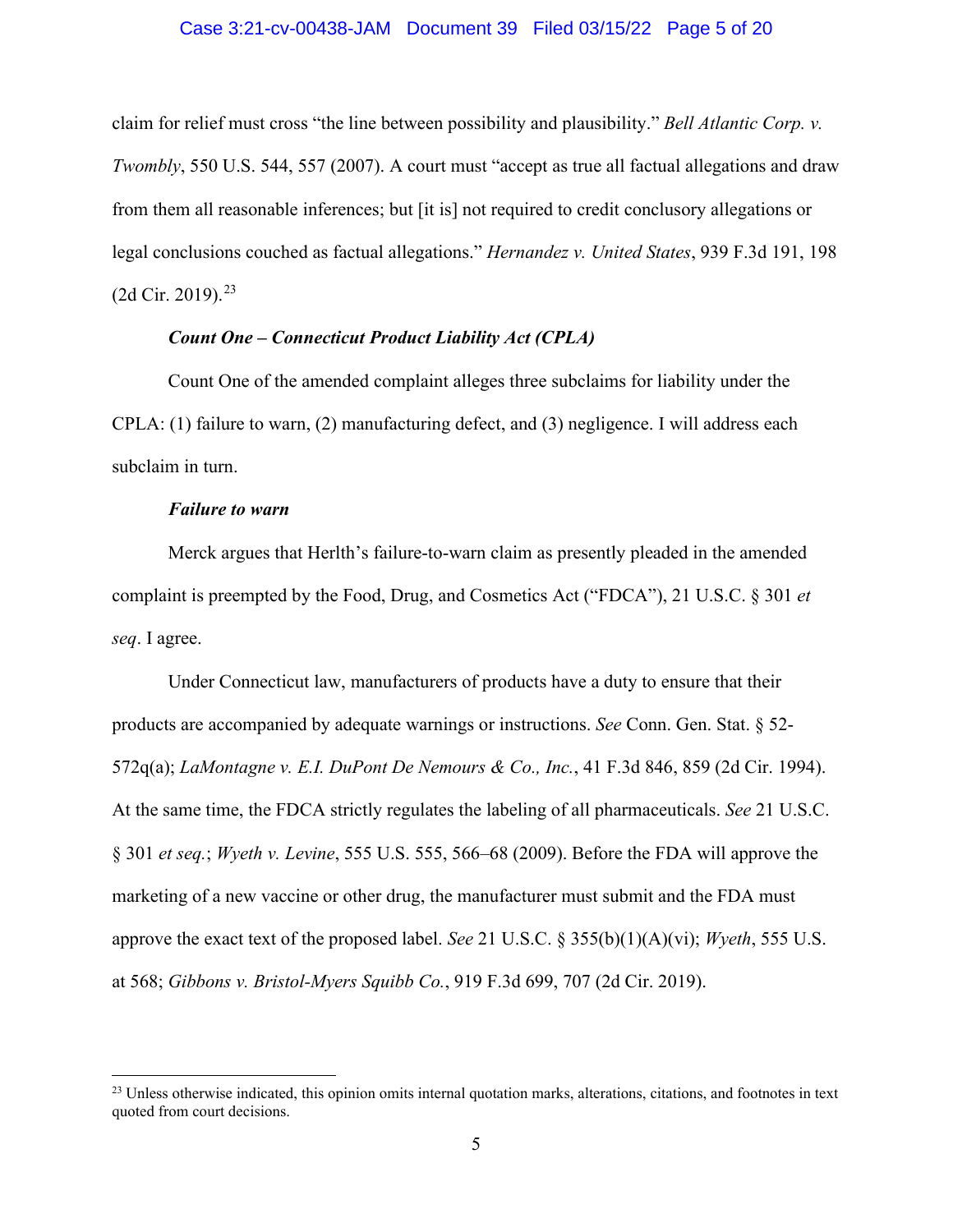#### Case 3:21-cv-00438-JAM Document 39 Filed 03/15/22 Page 6 of 20

Generally speaking, a manufacturer may only change a vaccine label after the FDA approves a supplemental application. *See* 21 C.F.R. § 601.12(f)(1); *Wyeth*, 555 U.S. at 568. The exception to this rule is when a manufacturer may unilaterally modify its label through compliance with the "changes being effected" ("CBE") regulation. *See Gibbons*, 919 F.3d at 707. The CBE regulation allows a manufacturer to change its label without the FDA's preapproval if the changes "reflect newly acquired information" concerning contraindications, warnings, precautions, possible adverse reactions, or proper dosage and administration. *See* 21 C.F.R. § 601.12(f)(2)(i). 24

A state law failure-to-warn claim against a drug manufacturer is preempted unless the drug manufacturer can simultaneously comply with its state law duty to warn *and* with federal labeling requirements under the FDCA. *See PLIVA, Inc. v. Mensing*, 564 U.S. 604, 618–19 (2011). Because Merck secured FDA approval of its label in the first instance, Herlth's failureto-warn claim is therefore preempted by federal law unless she has pleaded a labeling deficiency that Merck could have unilaterally corrected in accordance with the requirements of the CBE regulation. *See Gibbons*, 919 F.3d at 708; *Ignacuinos v. Boehringer Ingelheim Pharms. Inc.*, 490 F. Supp. 3d 533, 541 (D. Conn. 2020), *aff'd*, 8 F.4th 98 (2d Cir. 2021).

Under the terms of the CBE regulation, a manufacturer may unilaterally change its label only if it has "newly acquired information." 21 C.F.R. § 601.12(f)(2)(i). Any "information will be considered newly acquired if it consists of data, analyses, or other information not previously submitted to the agency." *Id.* at  $\S$  601.12(f)(6). Such information "may include (but [is] not limited to) data derived from new clinical studies, reports of adverse events, or new analyses of

<sup>24</sup> A similar CBE regulation applies for non-vaccine drugs. *See Gibbons*, 919 F.3d at 707 (citing C.F.R. §§  $314.70(c)(6)(iii)$  &  $314.3(b)$ ). Because Herlth does not identify any material difference between the CBE regulation governing vaccines and the CBE regulation governing other drugs, this ruling relies in part on precedent like *Gibbons* that applies the CBE regulation governing non-vaccine drugs.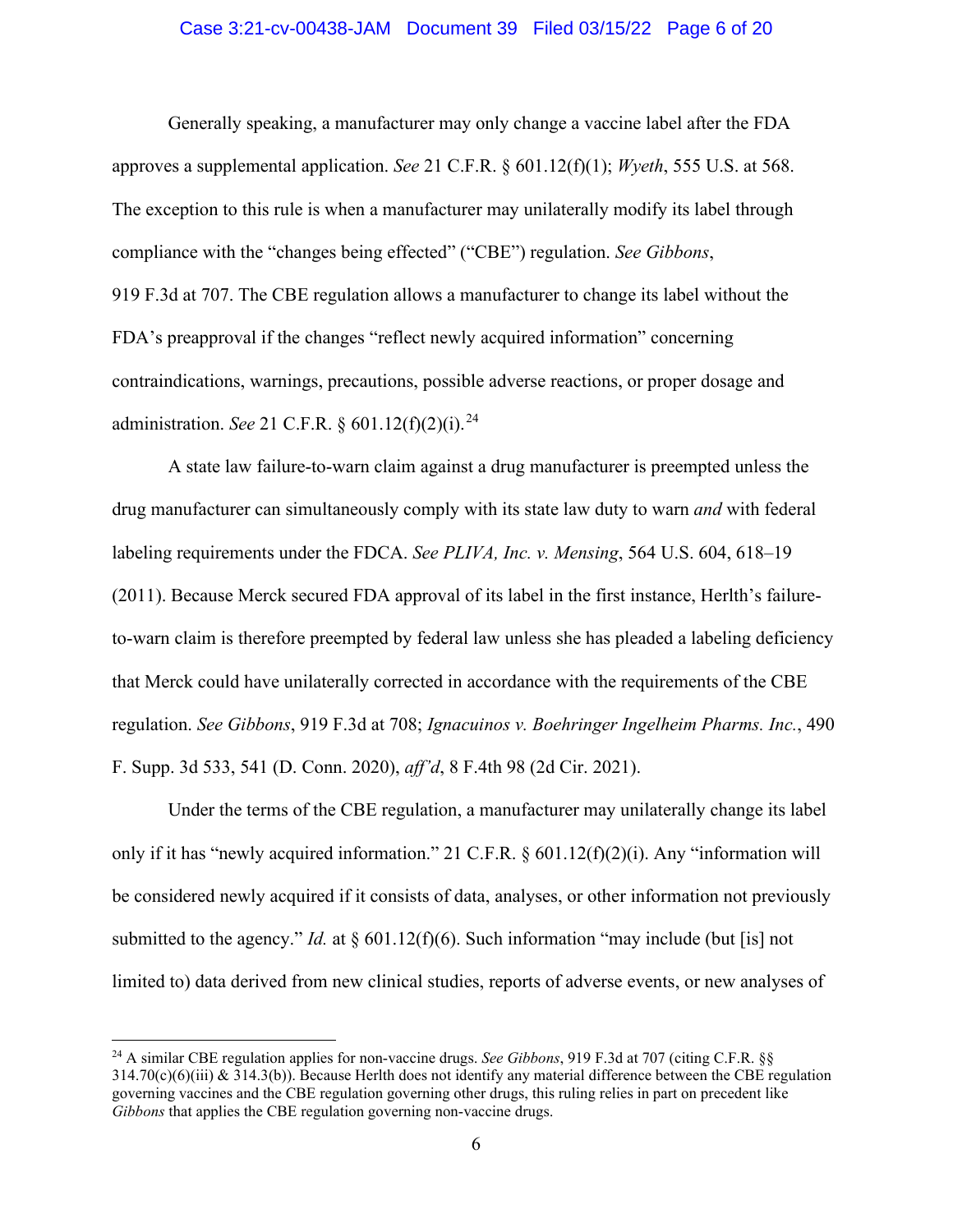#### Case 3:21-cv-00438-JAM Document 39 Filed 03/15/22 Page 7 of 20

previously submitted data . . . if the studies, events or analyses reveal risks of a different type or greater severity or frequency than previously included in submissions to FDA." *Ibid.*

Moreover, the regulations include a causation requirement between the newly acquired information and an adverse reaction to the drug: "newly acquired information 'must provide reasonable evidence of a causal association of a clinically significant adverse reaction linked to a drug.'" *McGrath v. Bayer HealthCare Pharms. Inc.*, 393 F. Supp. 3d 161, 167 (E.D.N.Y. 2019) (quoting 21 C.F.R. § 201.57(c)(6)(i)); *Gayle v. Pfizer Inc.*, 452 F. Supp. 3d 78, 85 (S.D.N.Y. 2020) (same), *aff'd*, 847 F. App'x 79 (2d Cir. 2021).

How does all this apply here? Because of the requirement that the information be "newly acquired," Herlth must allege that there was significant adverse risk information revealed to Merck at some point *after* the FDA's approval of Gardasil in June 2006. And because of the requirement under state law that a failure to warn have caused a plaintiff's injury, *see Sharp v. Wyatt, Inc.*, 31 Conn. App. 824, 835 (1993) *aff'd*, 230 Conn. 12 (1994), Herlth must plead facts to plausibly show that the newly acquired information was available to Merck *before* Herlth's second dose of Gardasil in December 2013 and that the information related to the same category of injuries alleged by Herlth.

Herlth has not plausibly pleaded these necessary facts. To be sure, her amended and lengthy complaint is replete with allegations about the potential risks of Gardasil, but most of those risks bear no relation to Herlth's alleged injuries. For example, Herlth cites studies purportedly showing that Gardasil increases the risks of fertility problems and perhaps even cancer itself.<sup>25</sup> But fertility problems and cancer are not among her alleged injuries.

<sup>&</sup>lt;sup>25</sup> Doc. #18 at 43–44, 36 ( $\P$  285–86, 243–44).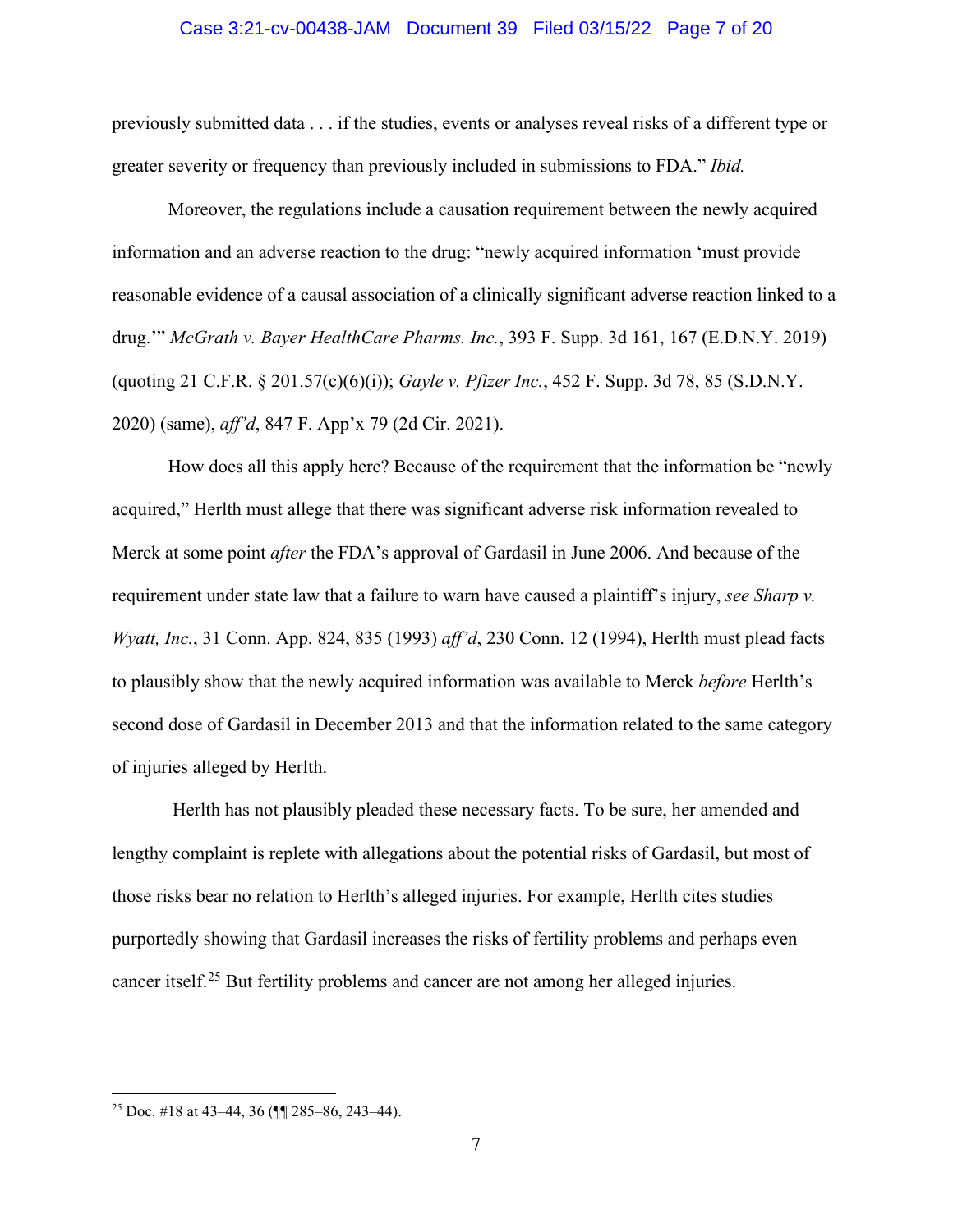# Case 3:21-cv-00438-JAM Document 39 Filed 03/15/22 Page 8 of 20

More relevant to Herlth's own injuries is an allegation that "Gardasil has been linked to a myriad of autoimmune disorders, including . . . POTS."<sup>26</sup> But apart from that conclusory allegation, she does not allege newly acquired information containing "reasonable evidence" as required under 21 C.F.R. § 201.57(c)(6)(i) of a causal association between Gardasil and POTS. Herlth's allegations linking Gardasil to POTS primarily consist of citations to scientific journal and news articles. In addition to several articles published in the late 2010s—that is, well after Merck could have acted upon them to prevent Herlth's alleged injuries—she cites nine articles that were published between 2006 and 2013.<sup>27</sup> Aside from listing them, Herlth does not explain how these sources support her allegations. Upon review, some describe no more than a theoretical relationship between Gardasil and POTS, while others consist of case reports from individual patients. Several do not specifically relate to POTS or her other injuries, and others do not appear to specifically relate to the Gardasil vaccine.

To the extent that the Second Circuit's decision in *Gibbons* requires a plaintiff to allege newly acquired information at the pleading stage, Herlth argues that this requirement is no longer good law in light of the Supreme Court's later decision in *Merck Sharp & Dohme Corp. v.* 

<sup>26</sup> *Id.* at 38 (¶ 263).

<sup>27</sup> *Id.* at 41, 53–54 (¶¶ 276, 357) (citing Darja Kanduc, *Peptide Cross-reactivity: The Original Sin of Vaccines*, 4 FRONTIERS IN BIOSCIENCE 1393 (June 2012); Nancy B. Miller, *Clinical Review of Biologics License Application for Human Papillomavirus 6, 11, 16, 18 L1 Virus Like Particle Vaccine* (S. cerevisiae) (STN 125126 GARDASIL), manufactured by Merck, Inc. at 393-394 (Table 302) (June 8, 2006); Svetlana, Blitshetyn, *Postural Tachycardia Syndrome After Vaccination with Gardasil*, 17 EUROPEAN J. OF NEUROLOGY e52 (2010); D.T. Little and H.R. Ward, *Premature ovarian failure 3 years after menarche in a 16-year-old-girl following human papillomavirus vaccination*, BMJ CASE REPORTS (Sept. 30, 2012); 72nd Report on the Alleged Irregularities in the Conduct of Studies Using Human Papilloma Virus (HPV) Vaccine by Programme for Appropriate Technology in Health (PATH) in India (August 2013); E. Israeli et al., *Adjuvants and Autoimmunity*, 18 LUPUS 1217 (2009); Darja Kanduc, *Quantifying the Possible Cross-Reactivity Risk of an HPV16 Vaccine*, 8 JOURNAL OF EXPERIMENTAL THERAPEUTICS AND ONCOLOGY 65 (2009); Darja Kanduc, *Potential Cross-Reactivity Between HPV16L1 Protein and Sudden Death Associated Antigens*, 9 JOURNAL OF EXPERIMENTAL THERAPEUTICS AND ONCOLOGY 159 (2011); Serena Colafrancesco et al., *Human Papilloma Virus Vaccine and Primary Ovarian Failure: Another Facet of the Autoimmune Inflammatory Syndrome Induced by Adjuvants*, 70 AM. J. REPRODUCTIVE IMMUNOLOGY 209 (2013); Murizo Rinaldi et al., *Anti-Saccharomyces Cerevisiae Autoantibodies in Autoimmune Diseases: From Bread Baking to Autoimmunity*, 45 CLINICAL REVIEWS IN ALLERGY AND IMMUNOLOGY 152 (October 2013)).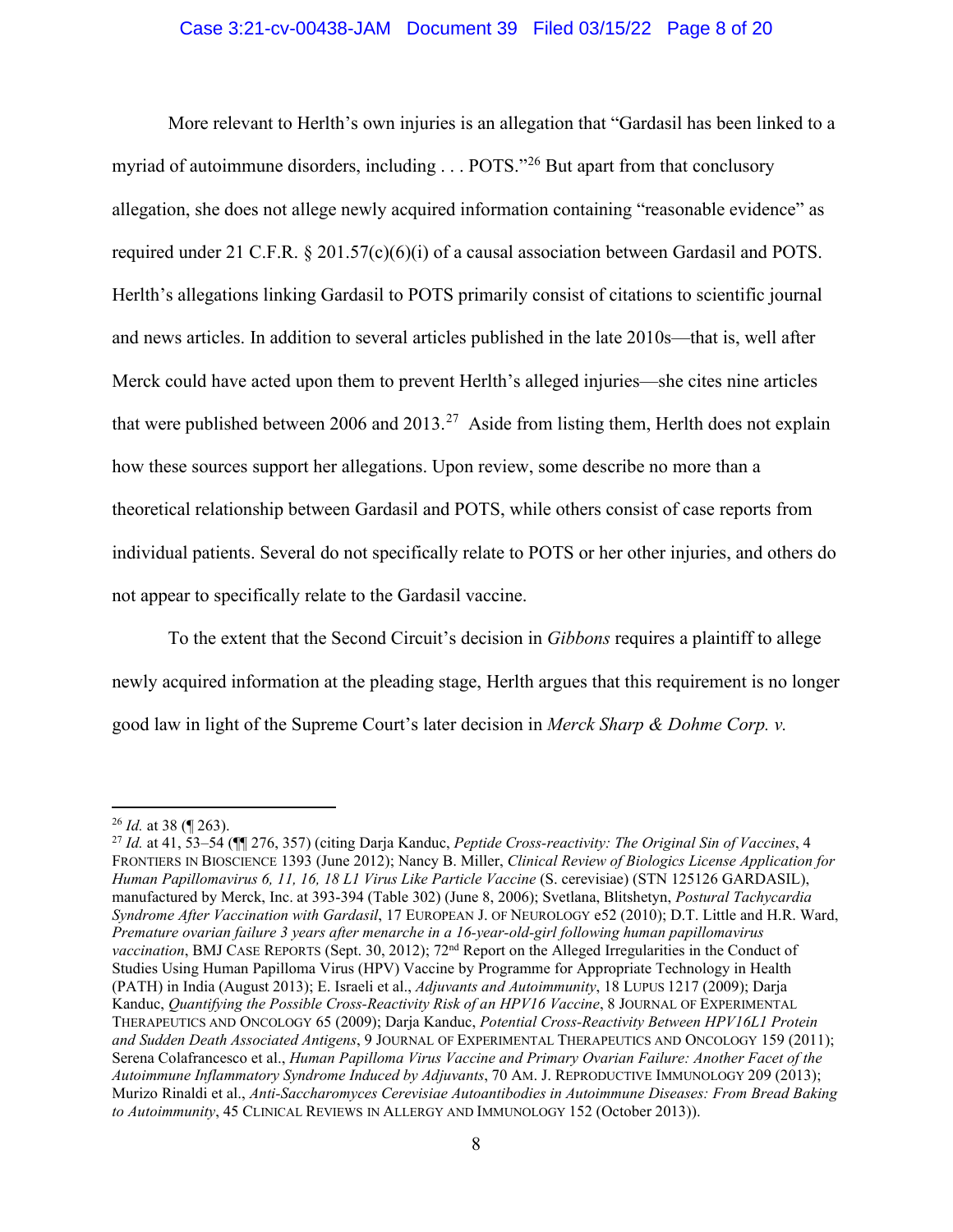#### Case 3:21-cv-00438-JAM Document 39 Filed 03/15/22 Page 9 of 20

*Albrecht*, 139 S. Ct. 1668, 1684 (2019). According to Herlth, *Albrecht* clarified that preemption is an affirmative defense and that the burden falls on the defendant to show the *non*-existence of newly acquired information. I do not agree.

In *Albrecht*, the defendant drug manufacturer had conceded that it could have amended its label pursuant to the CBE regulation, 139 S. Ct. at 1675, and the Supreme Court considered only whether the claims were nonetheless preempted due to a showing by the defendant of "clear evidence that the FDA would not have approved a change to the . . . label," *id.* at 1672. Thus, *Albrecht* clarified the standard for a showing of "clear evidence." *See id.* at 1678 (holding that clear evidence is evidence that the manufacturer fully informed the FDA of justifications for a new warning and that the FDA, in turn, declined to approve the new warning). But *Albrecht* said nothing of a plaintiff's pleading requirements in cases where the defendant has *not* conceded the existence of newly acquired information. *See also Gibbons*, 919 F.3d at 708 (clarifying a twostep analysis wherein a plaintiff must plead newly acquired information, and only then does the burden shift to the defendant to show "clear evidence" that FDA would reject proposed label change); *see McGrath*, 393 F. Supp. 3d at 170–71 (distinguishing *Albrecht* on similar grounds).

Herlth further argues that the drug labeling preemption principles applied by the Second Circuit in *Gibbons* do not apply to vaccines like Gardasil. According to Herlth, because the Vaccine Act expressly preempts state law design-defect claims against vaccine manufacturers, *see Bruesewitz v. Wyeth LLC*, 562 U.S. 223, 231–32 (2011), it follows that Congress impliedly decided against preemption of failure-to-warn claims for vaccines. But it makes no sense to infer from the fact that Congress decided to make it harder to sue a vaccine maker for a design defect that it must have intended to open the floodgates to suing vaccine makers for a failure to warn. In general, "neither an express pre-emption provision nor a saving clause bars the ordinary working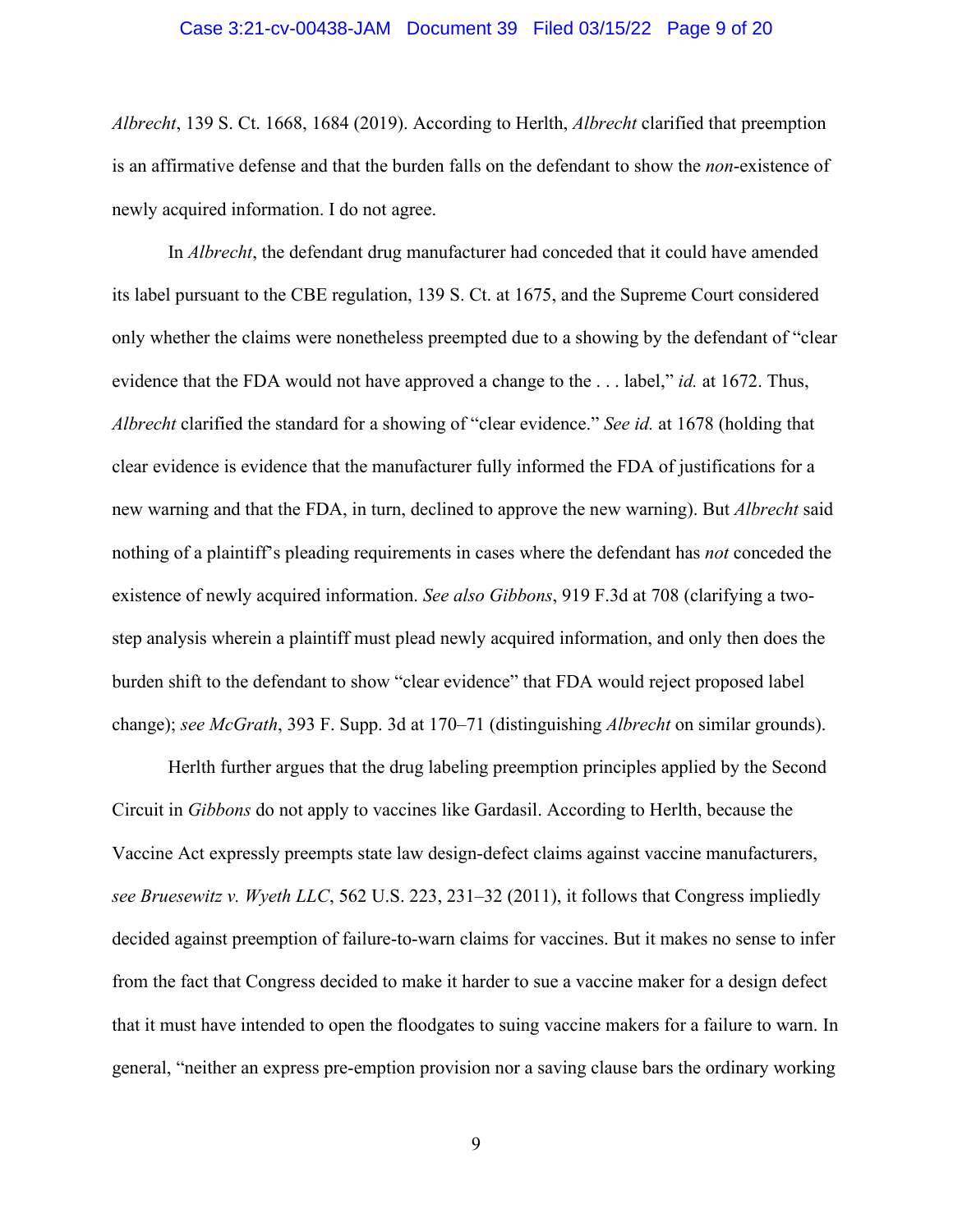### Case 3:21-cv-00438-JAM Document 39 Filed 03/15/22 Page 10 of 20

of conflict pre-emption principles." *Buckman Co. v. Plaintiffs' Legal Comm.*, 531 U.S. 341, 352 (2001) (conflict preemption defense still available under FDCA despite express preemption provision in Medical Device Amendments).

In sum, because the amended complaint does not plead facts to plausibly establish that there was newly acquired information about the risks of Gardasil that caused Herlth's injuries, it does not allege facts sufficient to avoid preemption. Accordingly, I will dismiss the amended complaint's CPLA claim to the extent that it relies on a failure-to-warn theory of liability.

#### *Manufacturing defect*

Merck next argues that Herlth has failed to allege a plausible *manufacturing-*defect claim, as distinct from a *design-*defect claim that—as noted above—is expressly preempted by the Vaccine Act. I agree.

"Generally speaking, a manufacturing defect is a mistake in the assembly process, which results in a product that differs from the manufacturer's intended result." *Moss v. Wyeth Inc.*, 872 F. Supp. 2d 162, 166 (D. Conn. 2012) (citing *Miller v. United Techs. Corp.*, 233 Conn. 732, 779 (1995)). By contrast, "[a] design defect . . . exists when the product is otherwise properly manufactured, but is nonetheless unreasonably dangerous because its attributes can cause unexpected injury." *Ibid.* For complex products like vaccines, the product is defectively designed if "the risk of danger inherent in the design of the product outweighs its utility." *Ibid.*

Here, the amended complaint alleges various ways in which Gardasil is unreasonably dangerous, but it does not allege that the Gardasil doses that Herlth received deviated either from their manufacturer's intended result or from run-of-the-mill dosages of Gardasil vaccine. Aside from a conclusory allegation that the Gardasil manufacturing process "failed to comply with manufacturing specifications required by the governing manufacturing protocols and ...

10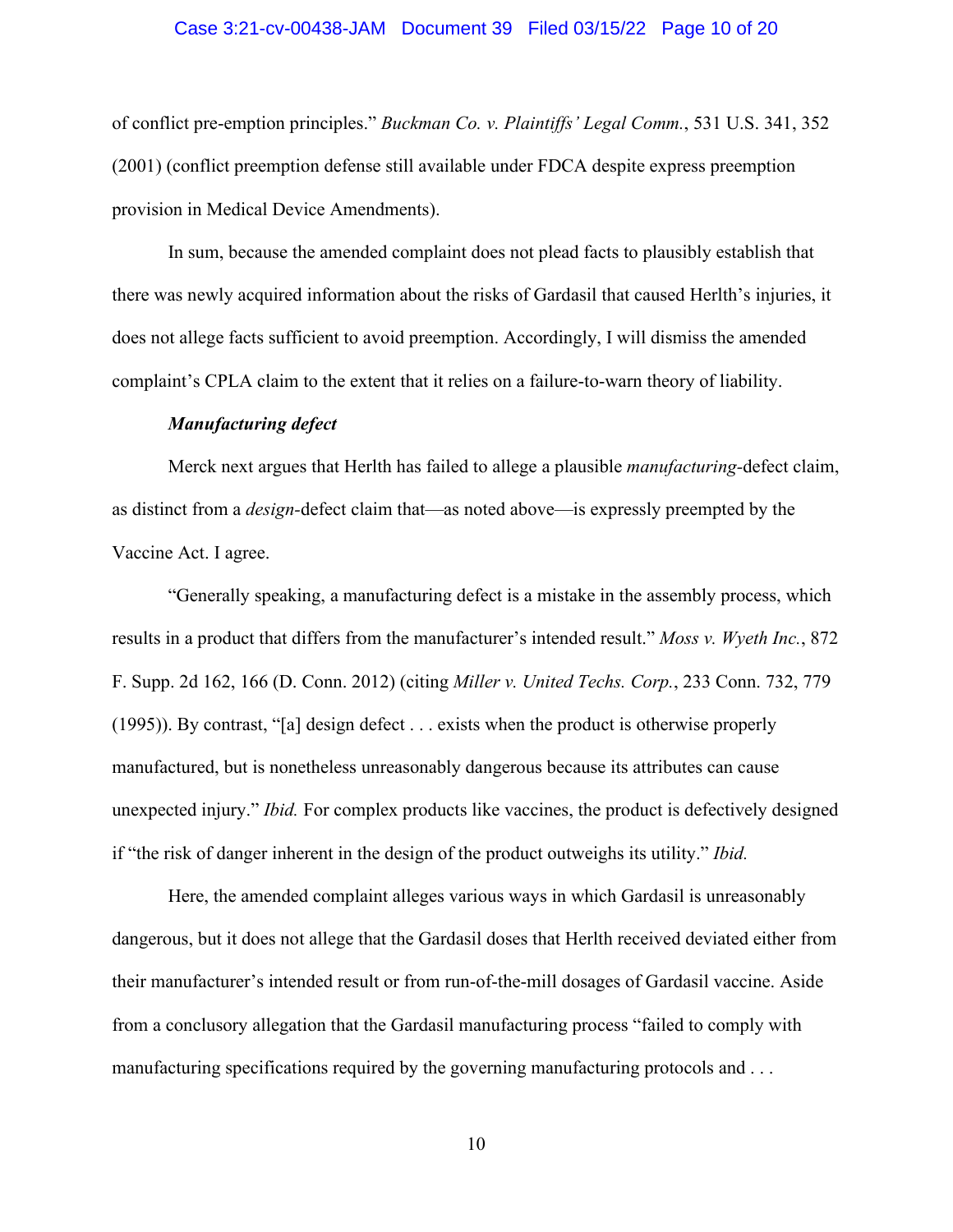# Case 3:21-cv-00438-JAM Document 39 Filed 03/15/22 Page 11 of 20

regulatory agencies," the crux of Herlth's claim is that Gardasil generally "contain[s] ingredients and toxins that were not disclosed in the FDA-approved specifications and/or otherwise not disclosed in the package insert."<sup>28</sup>

The amended complaint goes on to allege that Gardasil contains "dangerous and undisclosed HPV L1-DNA fragments" and the "toxic nerve agent" phenylmethylsulfonyl fluoride ("PMSF").<sup>29</sup> But it is not alleged that either ingredient was present in Gardasil due to a mistake or flaw in the manufacturing process.

In short, the complaint alleges a design-defect claim dressed up as a manufacturingdefect claim; it does not allege a plausible manufacturing-defect claim. *See Stratton v. Merck & Co., Inc.*, 2021 WL 5416705, at \*3 (D.S.C. 2021) (dismissing similar manufacturing defect claim as to Gardasil). Accordingly, I will dismiss the amended complaint's CPLA claim to the extent that it relies on a manufacturing-defect theory of liability.

# *Negligence*

In blunderbuss fashion, the amended complaint lumps a number of disparate theories of product liability under the general header of "negligence." According to Herlth, Merck breached its duty of reasonable care in "design, research, manufacture, advertisement, supply, promotion, packaging, sale, and distribution of Gardasil."<sup>30</sup> I have difficulty discerning from Herlth's sprawling and conclusory allegations and subsequent briefing the precise nature of her negligence claim. However, to the extent that she alleges negligent design, negligent manufacture, or negligent failure to warn, her claims fail for all of the reasons discussed above.

<sup>&</sup>lt;sup>28</sup> Doc. #18 at 68 (¶ 411).

<sup>29</sup> *Ibid.* (¶¶ 412–13).

<sup>30</sup> Doc. #18 at 56–57 (¶ 368); *see also* Doc. #24 at 31–32.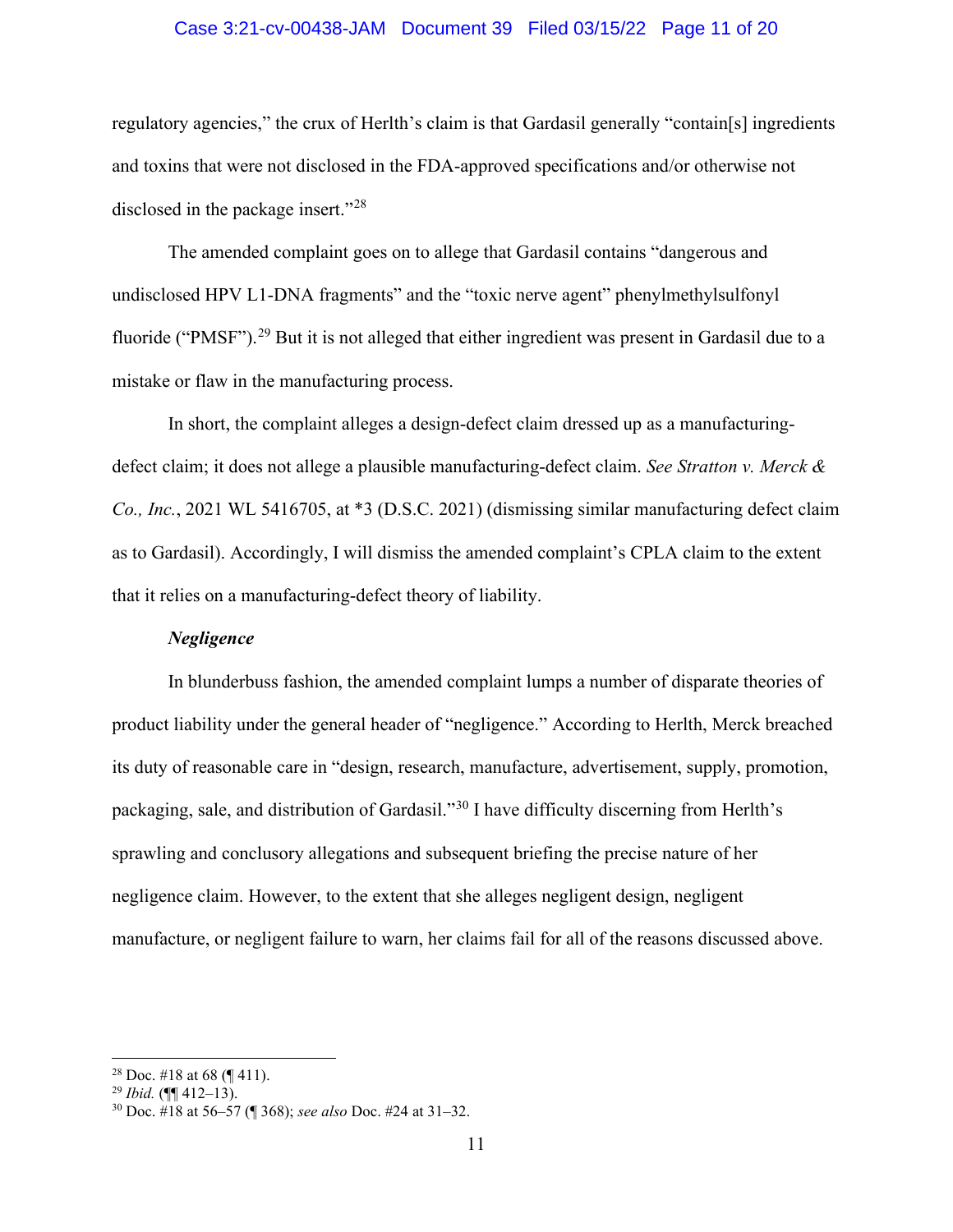# Case 3:21-cv-00438-JAM Document 39 Filed 03/15/22 Page 12 of 20

Many of the allegations that Herlth tosses in under the general heading of "Negligence" discordantly allege fraud and intentional misrepresentation.<sup>31</sup> As an initial matter, the CPLA defines a "product liability claim" to "include[] all claims or actions brought for personal injury, death or property damage caused by the manufacture, construction, design, formula, preparation, assembly, installation, testing, warnings, instructions, marketing, packaging or labeling of any product," and it states that such claims "shall include, *but [are] not limited to*, all actions based on the following theories: Strict liability in tort; negligence; breach of warranty, express or implied; breach of or failure to discharge a duty to warn or instruct, whether negligent or innocent; *misrepresentation or nondisclosure, whether negligent or innocent*." Conn. Gen. Stat. § 52-572m (emphasis added). In view that the CPLA does not exclude product-related fraud or *intentional* misrepresentation claims, I will assume for present purposes that the CPLA allows for claims of fraud or intentional misrepresentation. *See Hunte v. Abbott Lab'ys, Inc.*, 2021 WL 3679303, at \*14 (D. Conn. 2021) (assuming without deciding issue).

For claims allowed under the CPLA that have a common law equivalent, a plaintiff must allege the facts necessary to allow for recovery under the common law. *See Ferry v. Mead Johnson & Co., LLC*, 514 F. Supp. 3d 418, 431 (D. Conn. 2021). To state a claim for intentional misrepresentation, a plaintiff must establish "(1) that a false representation was made as a statement of fact;  $(2)$  that it was untrue and known to be untrue by the party making it;  $(3)$  that it was made to induce the other party to act on it; and (4) that the latter did so act on it to his injury." *Id.* at 446 (quoting *Updike, Kelly, & Spellacy, P.C. v. Beckett*, 269 Conn. 613, 643  $(2004)$ ).

 $31$  The "Negligence" allegations of the amended complaint run for seven pages of the amended complaint. Doc. #18 at 56-63 (¶¶ 367-386). Several of the paragraphs expressly allege fraud or misrepresentation. *Id.* at 60-63 (¶¶ 377(q)- (u), 382, 385). The CPLA count of the complaint otherwise incorporates many of the other allegations elsewhere in the complaint that allege fraud. Doc. #18 at 56 (¶ 364).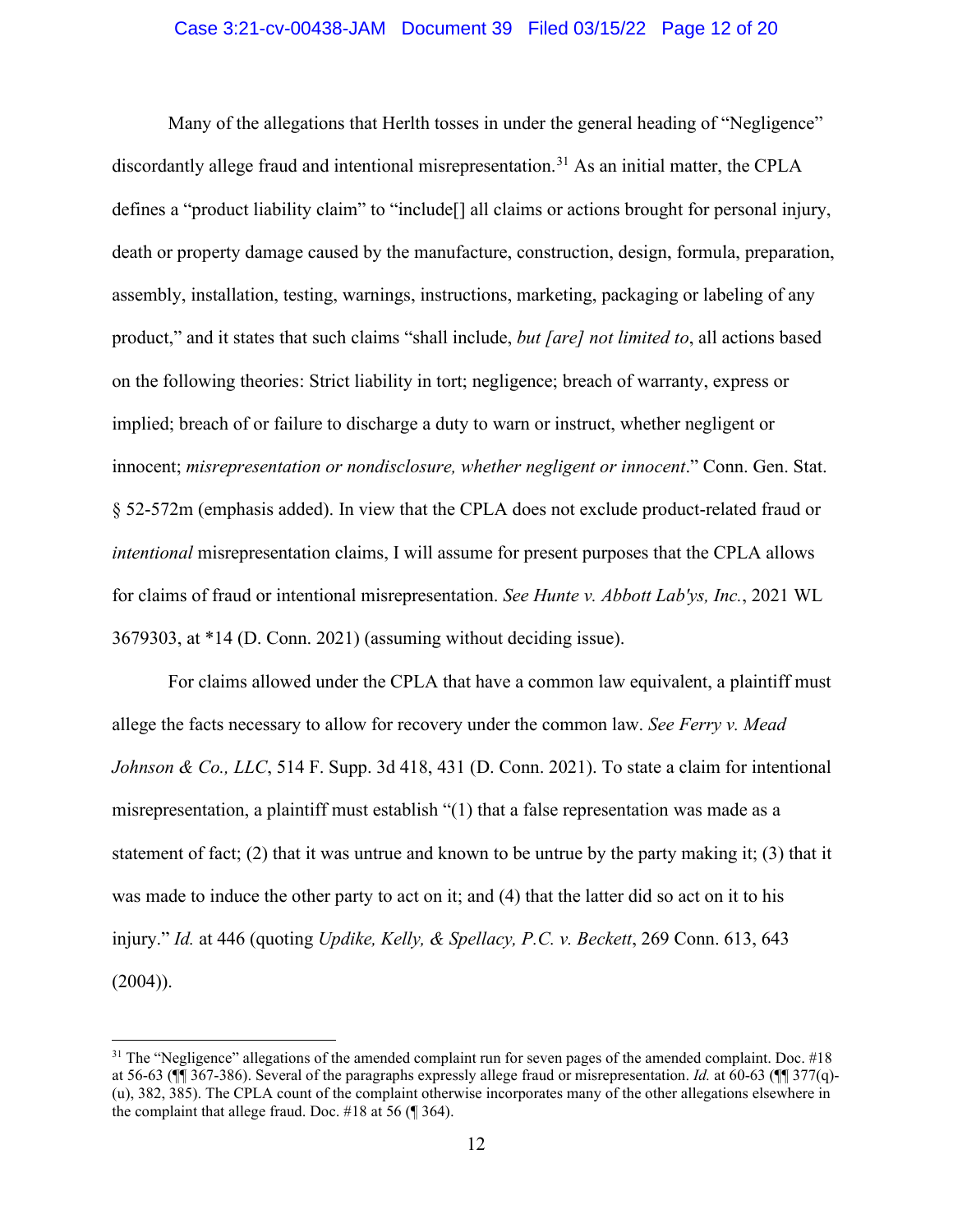# Case 3:21-cv-00438-JAM Document 39 Filed 03/15/22 Page 13 of 20

Because intentional misrepresentation claims sound in fraud, a heightened pleading standard applies. *Ibid*. Specifically, Rule 9(b) of the Federal Rules of Civil Procedure provides that "[i]n alleging fraud or mistake, a party must state with particularity the circumstances constituting fraud or mistake." Fed. R. Civ. P. 9(b). Thus, to survive a motion to dismiss under Rule  $9(b)$ , the complaint must " $(1)$  specify the statements that the plaintiff contends were fraudulent, (2) identify the speaker, (3) state where and when the statements were made, and (4) explain why the statements were fraudulent." *Ferry*, 514 F. Supp. 3d at 446 (quoting *U.S. ex rel. Chorches for Bankr. Est. of Fabula v. Am. Med. Response, Inc.*, 865 F.3d 71, 81 (2d Cir. 2017)). In other words, Rule 9(b) requires that the plaintiff identify "the who, what, when, where, and how" for each act of purported fraud. *Walters v. Performant Recovery, Inc.*, 124 F. Supp. 3d 75, 79 (D. Conn. 2015).

Relative to other elements of a claim sounding in fraud, "[m]alice, intent, knowledge, and other conditions of a person's mind may be alleged generally." Fed. R. Civ. P. 9(b). Nonetheless, the Second Circuit has made clear that plaintiffs in fraud cases must still "allege facts that give rise to a strong inference of fraudulent intent." *Lerner v. Fleet Bank, N.A.*, 459 F.3d 273, 290 (2d Cir. 2006). This strong inference can be shown "(a) by alleging facts to show that defendants had both motive and opportunity to commit fraud, or (b) by alleging facts that constitute strong circumstantial evidence of conscious misbehavior or recklessness." *Id.* at 290–91. When pleading that a defendant had a motive and opportunity to commit fraud, a plaintiff cannot rely on "a general profit motive common to all corporations." *Landesbank Baden-Wurttemberg v. Goldman, Sachs & Co.*, 478 F. App'x. 679, 681 (2d Cir. 2012).

Herlth alleges that Merck intentionally misrepresented its Gardasil vaccine to both consumers—including Herlth and her mother—and also to medical providers. Beginning with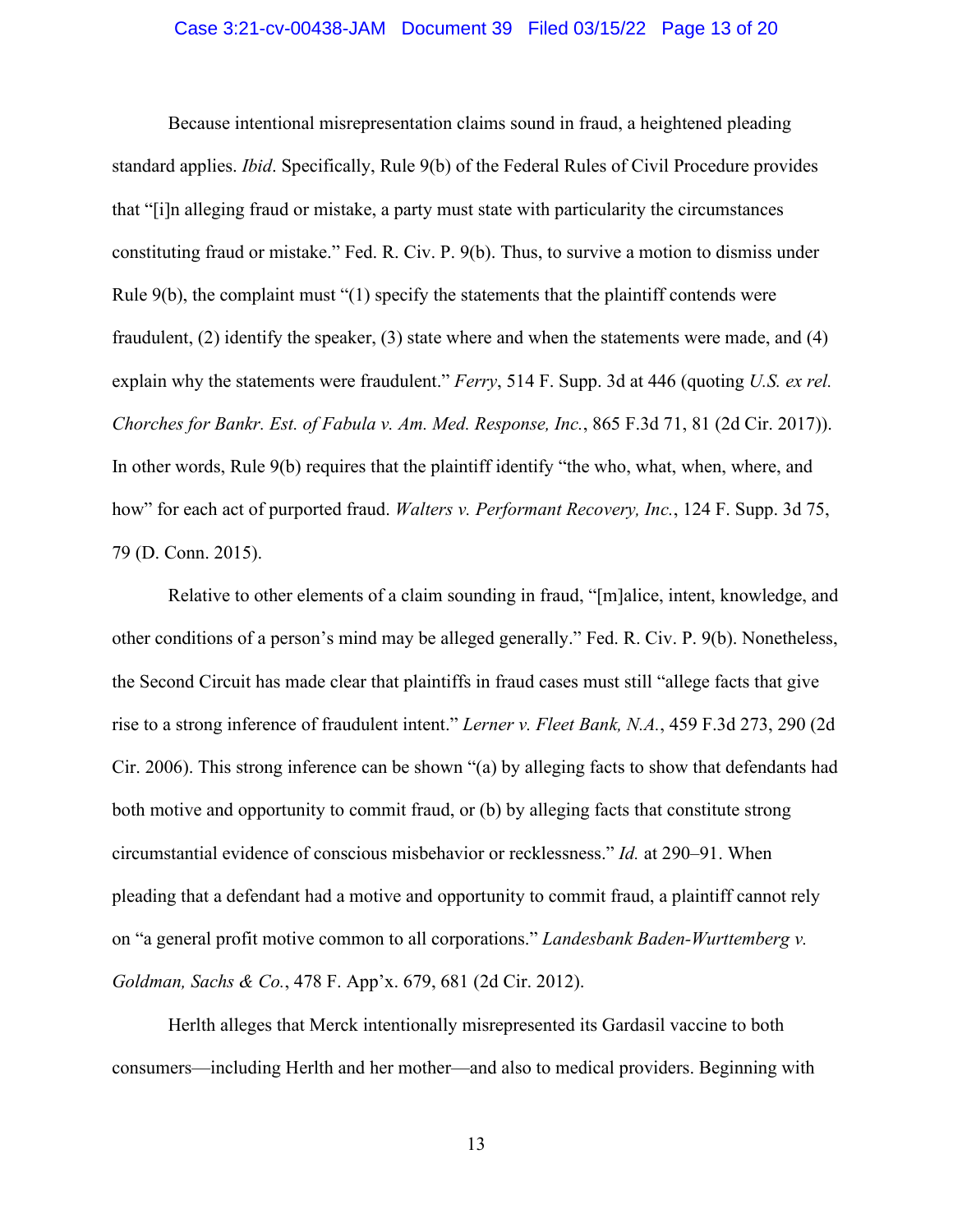# Case 3:21-cv-00438-JAM Document 39 Filed 03/15/22 Page 14 of 20

the alleged misrepresentations aimed at consumers, Herlth fails to allege any fraudulent statement with the particularity required by Rule 9(b). She alleges that Merck misrepresented the safety and efficacy of Gardasil through "incomplete warnings and instructions" and "statements it made in its publications, ubiquitous television advertisements, billboards, print advertisements, online advertisements and website, and other written materials intended for consumers, patients, parents of minor-aged patients, medical providers, and the general public, that Gardasil was safe and effective at preventing cancer."<sup>32</sup> To the extent that she claims to have been deceived by "incomplete warnings and instructions," Herlth's intentional misrepresentation subclaim is duplicative of her preempted failure to warn claim.

With respect to Merck's "ubiquitous" marketing and advertising materials, Herlth points to just two statements with any degree of particularity. The first is the "Mom, Dad, did you know?" ad campaign, which allegedly "said nothing about potential side effects."<sup>33</sup> But Herlth alleges that the ad aired in 2016—three years *after* she received the Gardasil vaccine. Thus, even if the ad contained known untruths intended to induce reliance, Herlth and her mother could not have plausibly "act[ed] on it to [their] injury." *See Updike, Kelly & Spellacy, P.C.*, 269 Conn. at 643.

The second set of statements—those conveyed by the "One Less" ad campaign—are also insufficient. According to the amended complaint, the ads "proclaimed that Gardasil was a 'cervical cancer vaccine' and that any young girl vaccinated with Gardasil would become 'one less' woman with cervical cancer."<sup>34</sup> Herlth also alleges that the ads "portrayed Gardasil as if there were no question as to the vaccine's efficacy in preventing cervical cancer, and [they]

<sup>32</sup> *Id.* at 73–4 (¶¶ 441–42).

<sup>33</sup> *Id.* at 17 (¶ 81).

<sup>34</sup> *Id.* at 17–18 (¶ 83).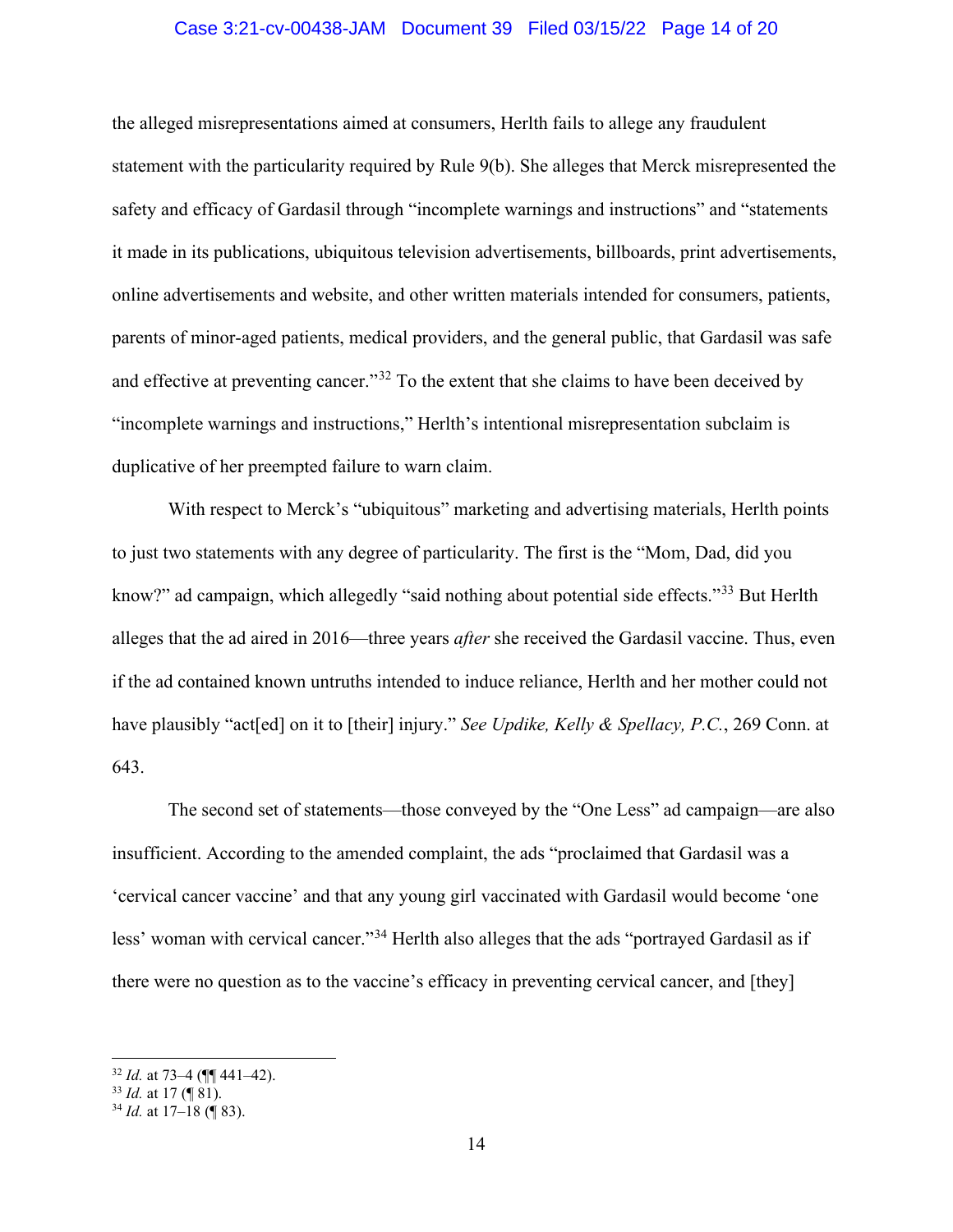# Case 3:21-cv-00438-JAM Document 39 Filed 03/15/22 Page 15 of 20

disclosed none of Gardasil's side effects."<sup>35</sup> Herlth alleges that her mother was "exposed to" the ads,<sup>36</sup> and while it is not altogether clear that she is referring to the same "One Less" ads, she elsewhere alleges that her mother "saw and relied upon" certain Gardasil ads in advance of consenting to Herlth's vaccination.<sup>37</sup>

But setting aside the accuracy of her portrayal of the ads—elsewhere in the complaint Herlth alleges that the "One Less" ads *did* list side effects, including "pain, swelling or redness at injection site, fever, and/or nausea<sup>338</sup>—Herlth does not "demonstrate with specificity why and how each statement [was] false or misleading." *Boca Raton Firefighters & Police Pension Fund v. Bahash*, 506 F. App'x 32, 38 (2d Cir. 2012). Indeed, aside from the ad's purportedly "false[] procla[mation] that Gardasil was a 'cervical cancer vaccine'"<sup>39</sup>—which Herlth contradicts elsewhere by admitting that cervical cancer was among the vaccine's approved indications<sup>40—</sup> she does not allege any *specific* statements in the ad that were made with knowing falsity. Instead, what she describes is a perfectly ordinary advertisement, highlighting a product's strengths while deemphasizing its weaknesses. Without more specificity, the complaint does not demonstrate with particularity or plausibility that the ad was either false or misleading.<sup>41</sup>

Nor does the complaint allege a strong inference of fraudulent intent, either "(a) by alleging facts to show that defendants had both motive and opportunity to commit fraud, or (b)

<sup>35</sup> *Ibid*. 36 *Id.* at 74 (¶ 442).

<sup>37</sup> *Id.* at 17 (¶ 83).

<sup>38</sup> *Id.* at 74 (¶ 442).

<sup>39</sup> *Id.* at 17 (¶ 83).

<sup>40</sup> *Id.* at 12 (¶ 46).

 $41$  While acknowledging the distinct elements of a claim for intentional misrepresentation, it is telling that breach of warranty claims in Connecticut require something more than a drugmaker's affirmance that its products are "safe and effective." *See, e.g.*, *Fraser v. Wyeth*, 857 F. Supp. 2d 244, 257–58 (D. Conn. 2012) ("a drug manufacturer's representation in advertising or a warning label that a product is safe or effective, or an advertisement or warning label that does not adequately highlight a particular known or knowable risk does not create an express warranty in the absence of a guarantee that the particular product is free from all harmful side effects"). Similarly here, it is not obviously false or misleading for a vaccine maker to represent a vaccine as effective or list its potential side effects in a non-exhaustive manner.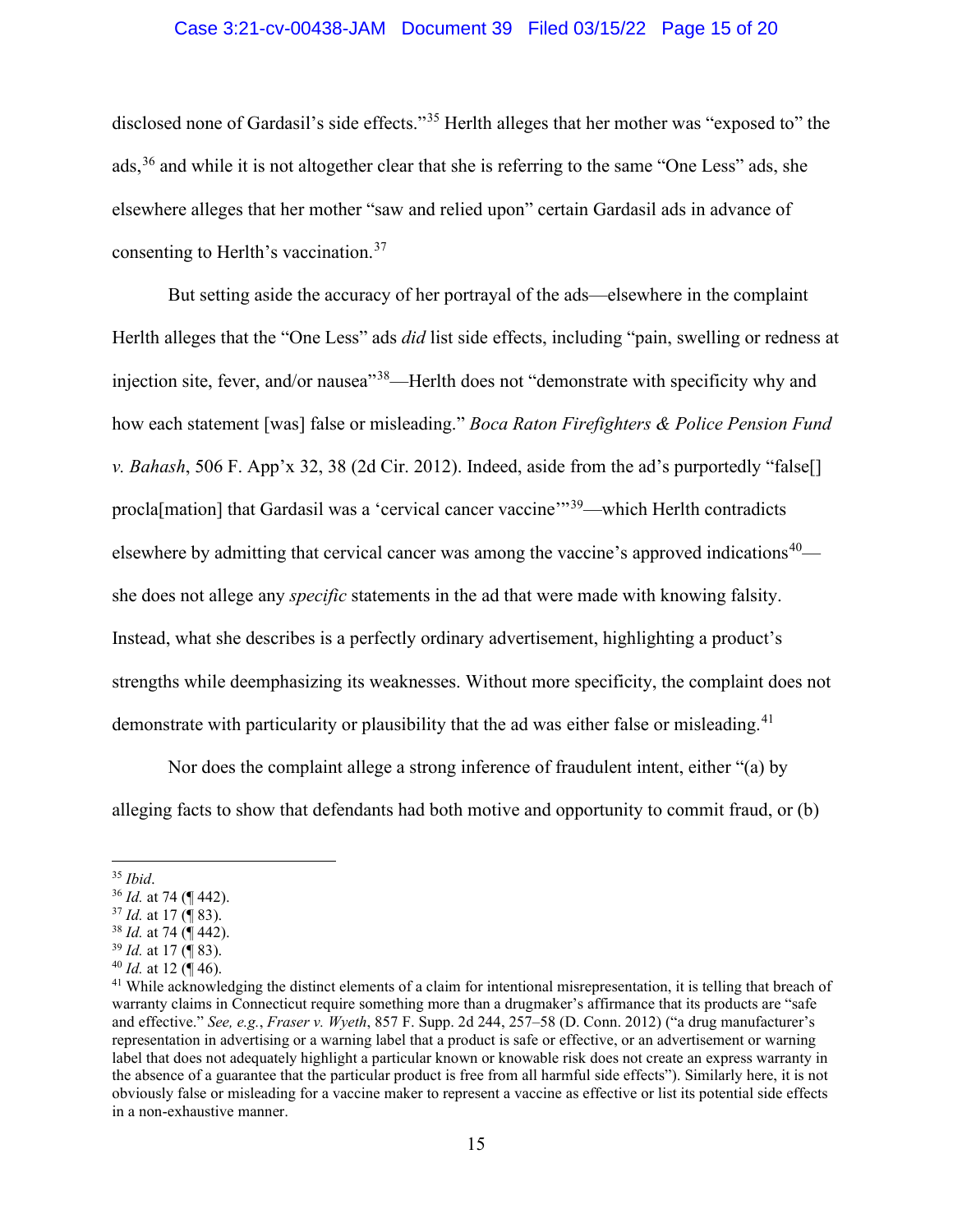# Case 3:21-cv-00438-JAM Document 39 Filed 03/15/22 Page 16 of 20

by alleging facts that constitute strong circumstantial evidence of conscious misbehavior or recklessness." *Lerner*, 459 F.3d at 290–91. Aside from conclusory allegations of Merck's potential profit motive, the complaint does not suggest any motive or strong circumstantial evidence of recklessness. *See Chill v. Gen. Elec. Co.*, 101 F.3d 263, 268 (2d Cir. 1996) (motives that "could be imputed to any  $\dots$  for-profit endeavor [are] not sufficiently concrete for purposes of inferring scienter").

Herlth's claim of fraud against medical providers is alleged with even less particularity. In addition to the advertising campaigns discussed above, the complaint alleges that Gardasil was promoted to doctors through "door-to-door marketing" and in-person presentations.<sup>42</sup> But it does not specifically allege how any of these marketing efforts reached Herlth's pediatrician. As a result, the complaint does not plausibly allege that Herlth's pediatrician or anyone else acted upon Merck's alleged misrepresentations in a manner that resulted in Herlth's injuries. *See Ferry*, 514 F. Supp. 3d at 450–51 (dismissing fraud claim where complaint does not allege that plaintiffs or their doctor ever looked at purported fraudulent website).

In addition to her fraud-on-consumers and fraud-on-medical providers arguments, Herlth also makes a number of vague allegations pertaining to intentional misrepresentations aimed at the FDA. Among other "fraudulent activities that led regulators . . . to be duped into believing that Gardasil is safe and effective,"<sup>43</sup> the complaint alleges that Merck: evaluated Gardasil against an improper placebo in clinical trials, underrepresented pre-teen girls and boys among its trial participants, manipulated dosages in clinical trials, used overly exclusionary criteria in selecting the clinical study patient population, and failed to disclose to the FDA certain Gardasil ingredients.

<sup>42</sup> *See id.* at 14, 21 (¶¶ 63, 116).

<sup>43</sup> *Id.* at 76–77 (¶ 455).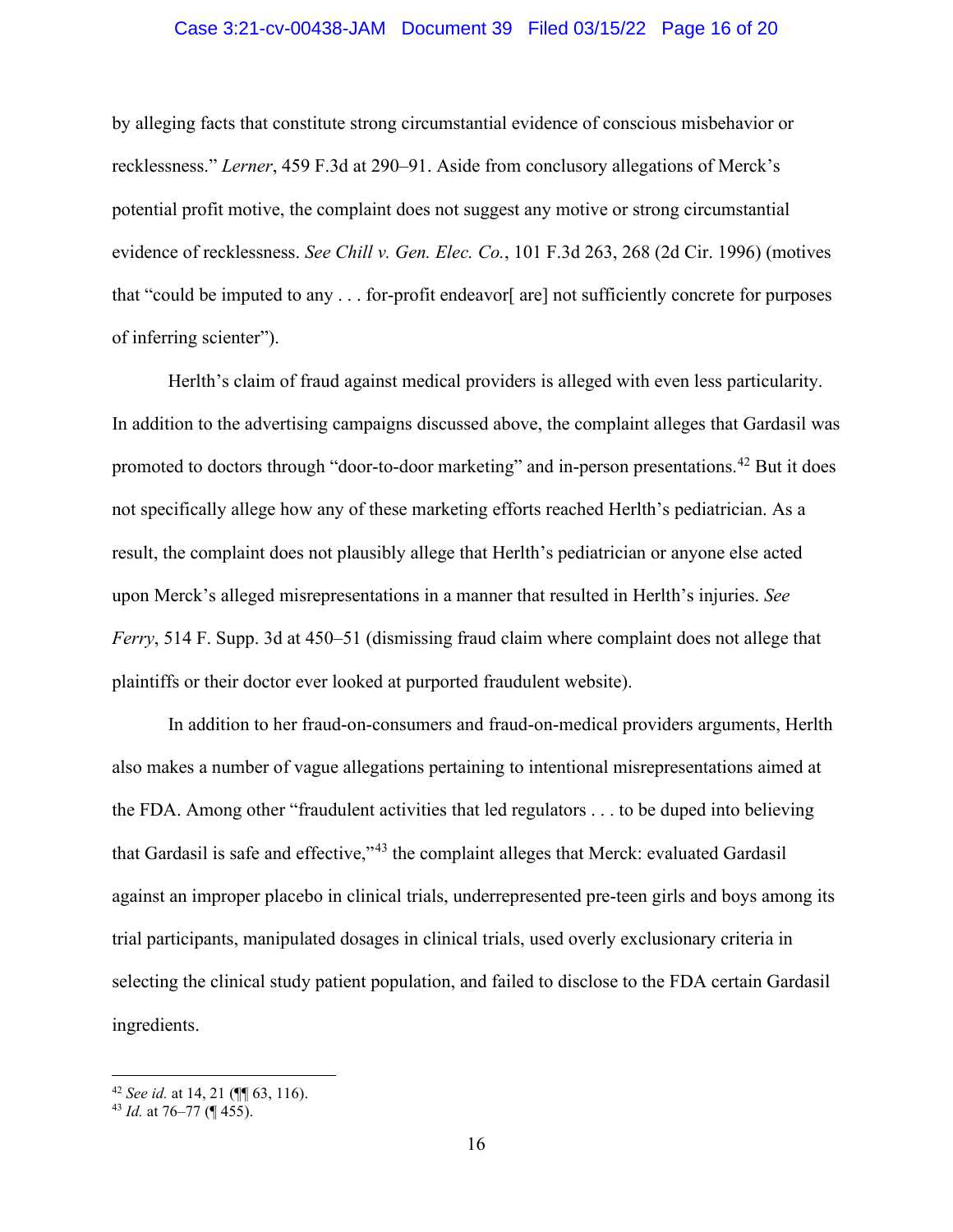# Case 3:21-cv-00438-JAM Document 39 Filed 03/15/22 Page 17 of 20

But Herlth's fraud-on-the-FDA claims fail for two reasons. First, she fails to satisfy the heightened pleading standard under Rule 9(b), both because her allegations of "fraudulent activity" lack particularity—including where, when, and how the alleged misrepresentations were communicated to the FDA—and because her conclusory allegations do not permit a strong inference of fraudulent intent. She alleges no facts constituting strong circumstantial evidence of conscious misbehavior or recklessness, nor does she plausibly allege that Merck had any genuine opportunity to commit fraud—especially given the strictly regulated nature of pre-market drug approval.

Second, the Supreme Court has explicitly held that state law claims alleging "fraud on the FDA" are preempted under the FDCA. *See Buckman*, 531 U.S. at 348. In *Buckman*, the Supreme Court considered a state law fraud claim premised on the defendant's fraudulent misrepresentations to the FDA. *Id.* at 344. The plaintiffs, who were injured by a medical device, argued that the defendant's fraud was a "but for" cause of their injuries. *Ibid*. But the Supreme Court rejected their claims, holding that state law actions for fraud on the FDA "inevitably conflict with the FDA's responsibility to police fraud." *Id*. at 350.

Since *Buckman*, the Second Circuit has further clarified that state tort claims are preempted only when the cause of action assigns liability "*solely* on the basis" of fraud against the FDA. *Desiano v. Warner-Lambert & Co.*, 467 F.3d 85, 98 (2d Cir. 2006) (emphasis in original).<sup>44</sup> Here, to the extent that she alleges "fraudulent activities" undertaken to deceive the FDA, Herlth seeks to assign liability solely on the basis of purported fraud against the FDA.

<sup>&</sup>lt;sup>44</sup> That is not to say that allegations of fraud against the FDA can have no place in state product liability law. An allegation of fraud on the FDA may be used to overcome a vaccine manufacturer's presumption of immunity in failure-to-warn cases, for example. *See* 42 U.S.C. §§ 300aa-22(b)(2), 300aa-23(d)(2); *Bruesewitz*, 562 U.S. at 239 n.25; *see also Desiano*, 467 F.3d at 98 (allowing state law action requiring plaintiff to plead fraud-on-the-FDA merely as a means of overcoming drug manufacturer's presumption of immunity).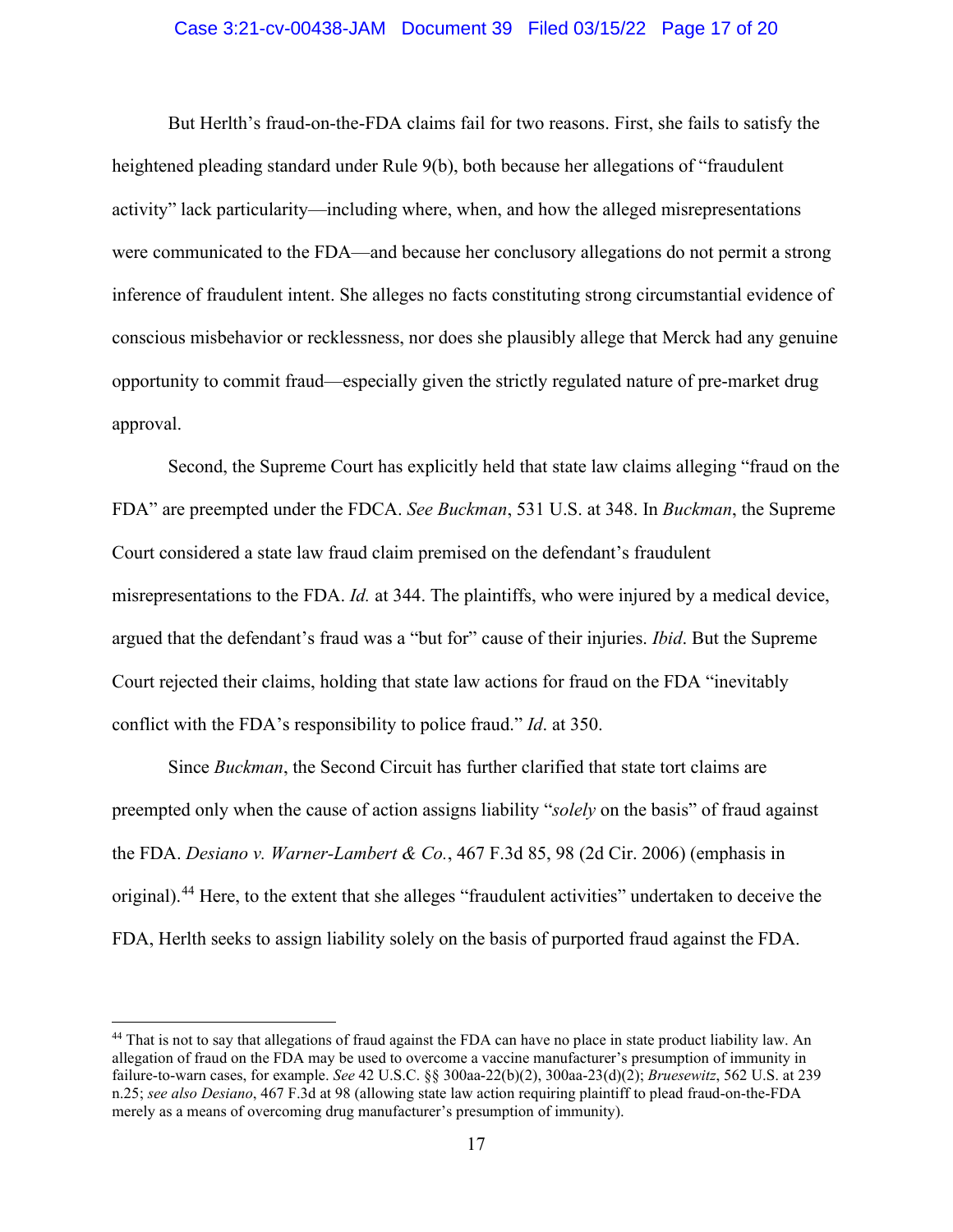# Case 3:21-cv-00438-JAM Document 39 Filed 03/15/22 Page 18 of 20

Thus, even if Herlth could satisfy Rule 9(b)'s heightened pleading standard, her intentional misrepresentation claim would nonetheless be preempted to the extent that it alleges fraud on the FDA.

That leaves a possible claim for negligent misrepresentation. To state a claim for negligent misrepresentation, a plaintiff must establish (1) that the defendant made a misrepresentation of fact (2) that the defendant knew or should have known was false, (3) that the plaintiff reasonably relied on the misrepresentation and thus (4) suffered pecuniary harm. *See Ferry*, 514 F. Supp. 3d at 446 (citing *Nazami v. Patrons Mut. Ins. Co.*, 280 Conn. 619, 626 (2006)). Courts disagree about whether the heightened pleading standard of Rule 9(b) applies to negligent misrepresentation claims. *See ARMOUR Capital Mgmt. LP v. SS&C Techs., Inc.*, 2018 WL 1368908, at  $*6$  (D. Conn. 2018) (describing the disagreement). Nonetheless, courts agree that Rule 9(b) applies to negligent misrepresentation claims whenever they are "couched in fraud-like terms of known falsity." *See Ferry*, 514 F. Supp. 3d at 446; *ARMOUR Capital Mgmt. LP v. SS&C Techs., Inc.*, 2020 WL 64297, at \*2 (D. Conn. 2020).

In my view, Herlth's negligent misrepresentation claims are indeed couched in fraud-like terms such that a heightened pleading standard applies. Her negligent misrepresentation claims are nearly indistinguishable from her claims of fraud, and indeed, the two claims are premised on many of the same alleged bad acts. Moreover, the negligence claim itself appears to assert that all of the same acts were both "negligent *and fraudulent*."<sup>45</sup> Thus, after evaluating her claims under the heightened pleading standard of Rule 9(b), I conclude that Herlth fails to state a claim for negligent misrepresentation for the same reasons as I have explained for her claims of fraud and intentional misrepresentation.

 $45$  Doc. #18 at 62 (¶ 382) (emphasis added).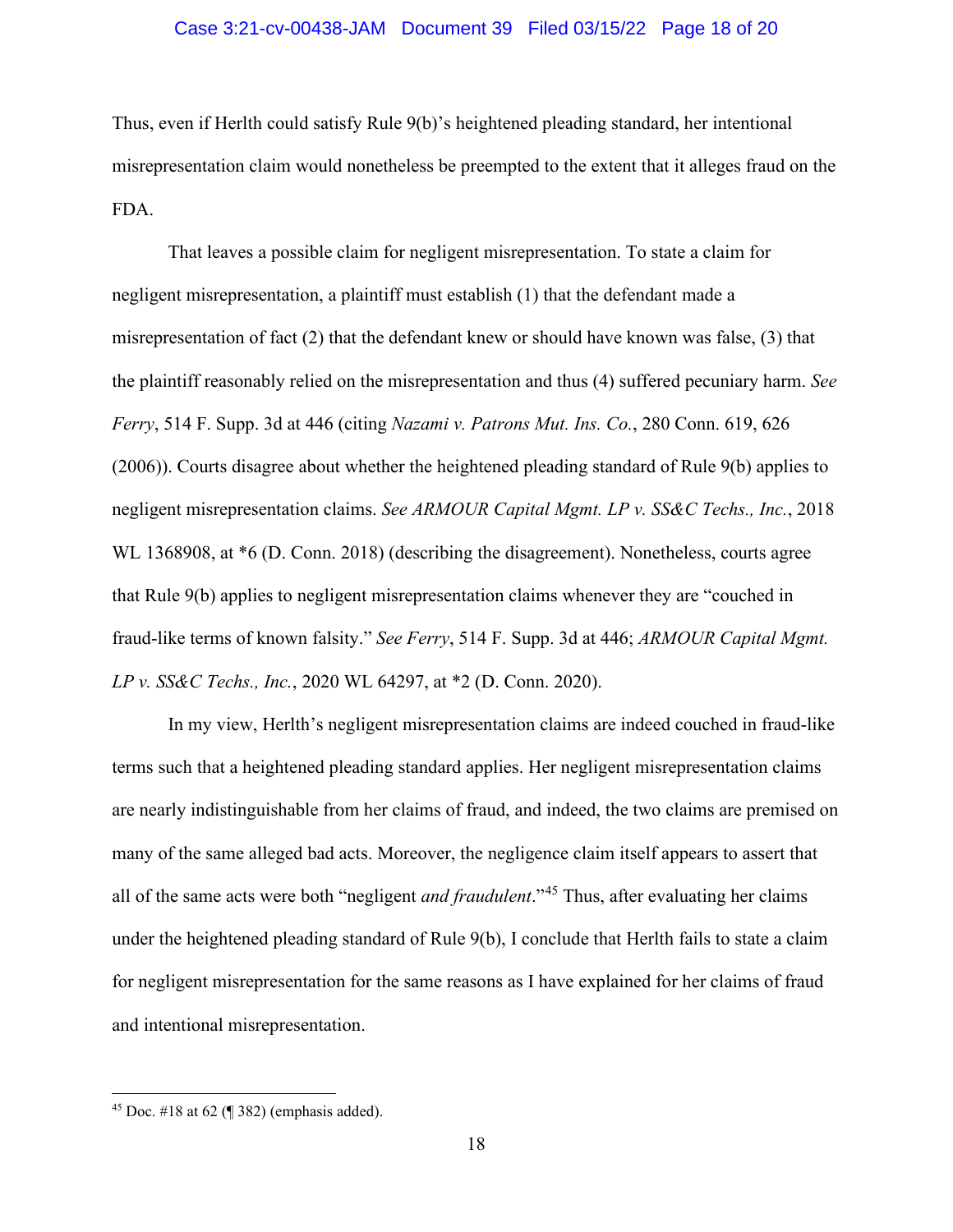# *Count Two – common law fraud*

Count Two of the amended complaint alleges a claim for common law fraud. But it is well-established that the CPLA is the "exclusive remedy for—and the only cause of action available to—plaintiffs in Connecticut for product liability claims." *Ferry*, 514 F. Supp. 3d at 431. "The statute does not abolish common law claims in product liability actions, but instead incorporates them into a single count to simplify pleadings." *Collazo v. Nutribullet*, 473 F. Supp. 3d 49, 51 (D. Conn. 2020).

If a plaintiff wants to allege a claim for fraud arising from a product-related injury, she must do so under the umbrella of the CPLA rather than as a standalone common law claim. *See Fraser v. Wyeth, Inc.*, 857 F. Supp. 2d 244, 252 (D. Conn. 2012); *see also Doe v. Bausch & Lomb, Inc.*, 443 F. Supp. 3d 259, 270 (D. Conn. 2020) (dismissing standalone common law fraud and fraudulent omissions claims seeking recovery for product-caused injury). In addition, for the reasons that I have already explained above with respect to the allegations of fraud that Herlth has alleged under the rubric of her "Negligence" subclaim under the CPLA, Herlth has failed to adequately plead a claim for fraud. Accordingly, I will dismiss Count Two without prejudice to the extent that a claim for fraud may be properly re-alleged as a sub-claim under the CPLA.

#### **CONCLUSION**

For the reasons set forth above, the Court GRANTS the defendants' motion to dismiss the amended complaint (Doc. #18). This dismissal is without prejudice to the filing of a motion to re-open and an amended complaint within 30 days if the plaintiff has grounds to allege facts that would overcome the concerns stated in this ruling. The Clerk of the Court is directed to close the case without prejudice to re-opening in the event of the filing of a motion to re-open and an amended complaint.